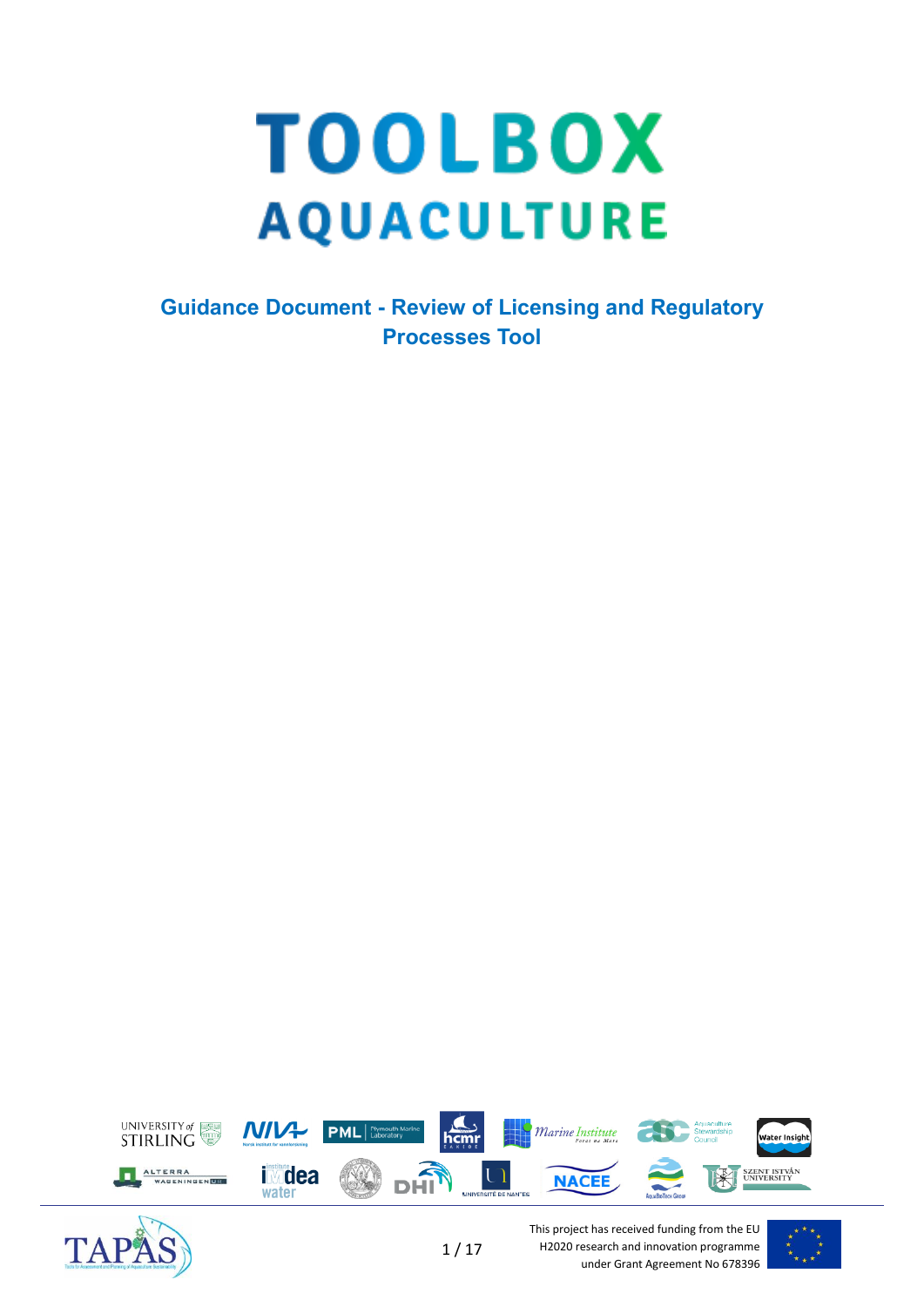This tool is developed in response to a survey of the aquaculture industry across EU member states. The top issues identified in the survey relate to legislation, regulation and licensing of the industry, in particular, the aquaculture consenting process which is perceived to be a bottleneck to blue growth.

Successful reviews have been summarised and the methods described have been complied by pooling best practice from these previous reviews. Analysis of EU led Multi-Annual National Plans highlight simplification of administrative procedures as a goal set by over 50% of EU member states. Several member states have outlined strategies to do this through review groups (inter-ministry) and taking the following actions:

- Review the applicable legislation
- Simplify applicable legislation
- Streamline application procedures
- Improve involvement of stakeholders in the decision-making process
- Simplification of access for applicants creation of a one-stop-shop for licence applications
- Develop a single web portal for submission and follow-up of applications
- Guidelines to make the legislation and procedures more transparent, understandable and predictable

Such reviews and new measures have shown:

- Significant simplification of the licensing procedures
- Reduced time and costs for the investors
- Formally established time limits
- Clarity of roles and agencies involved in decision making
- Streamlining of licences and where possible incorporation of multiple permits

The methodology presented in this guidance document should equip users with the tools to achieve the following:

- Carry out a review of their aquaculture consenting process with the aim to identify the changes needed that will:
	- o Ensure consenting decisions happen in a timely manner.
	- o Create clarity and transparency in the consenting process.
	- o Ensure it takes on board best practice and experience from other jurisdictions.
- Ensure the review provides clear, specific and actionable recommendations to provide a streamlined, transparent, efficient, fit for purpose and rational legislative framework and licensing system.
- Produce a specific and timed implementation plan for the recommendations of the review.





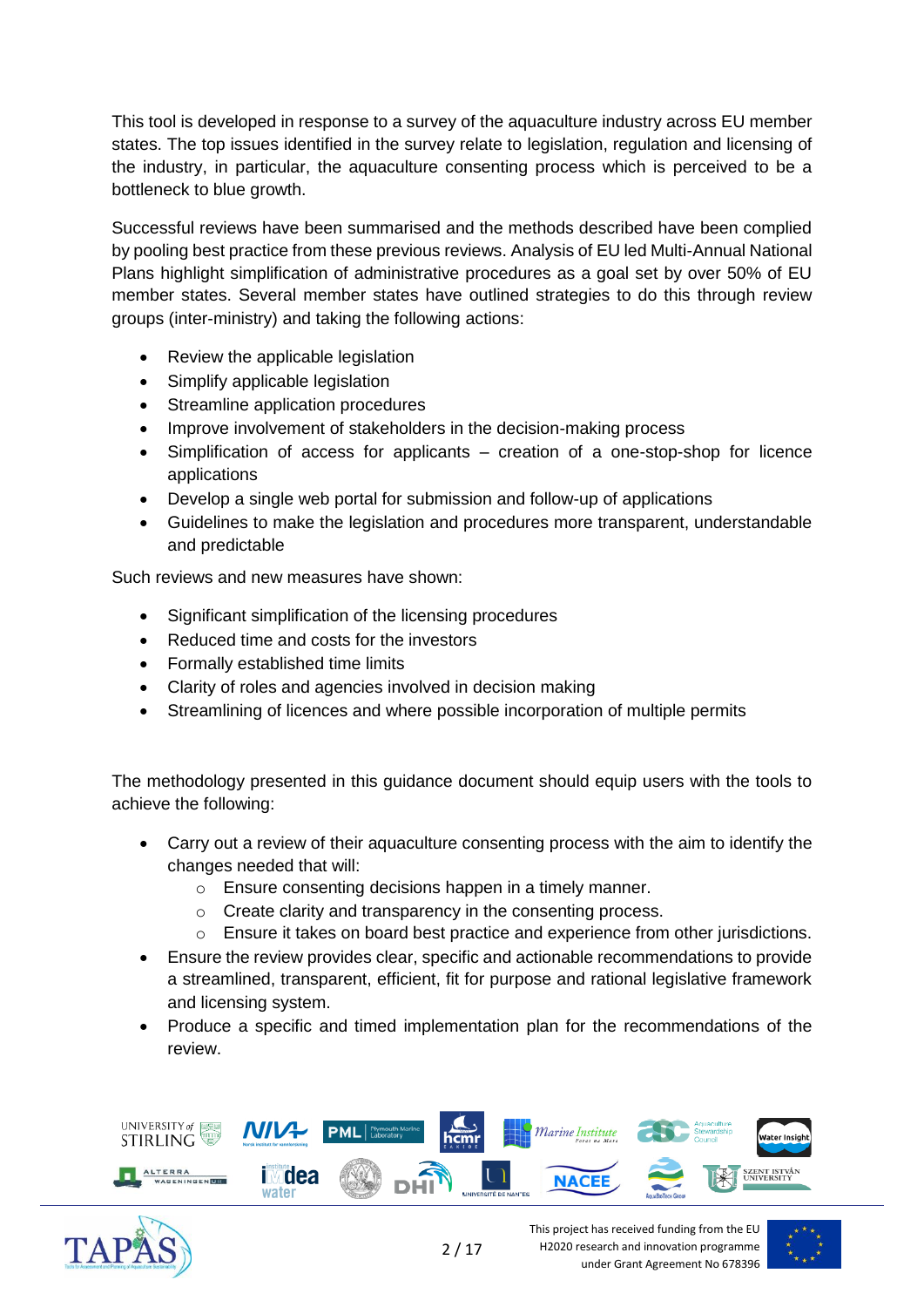# Objectives of this tool

The objective of this tool is to set out the stepwise guidelines to review the current systems, this will provide an independent transparent overview of the system for all stakeholders. By completing this review member states can identify inefficiencies, duplication or unnecessary complexities within the current system. Efforts can be focused on exacting the most effective change; reduce complexity, streamlining the process and creating a logical, simplified pathway to efficiently guide decision makers through the process.

To achieve this objective this guidance document sets out key elements and steps to be taken in analysing current system with a view to achieving best practice.



Key objectives are to:

- Holistically review the aquaculture consenting process, legislative requirements and industry interactions
- Create an outline of the current process with emphasis on identification and avoidance of duplication, obstacles and complexities
- Consult with key industry stakeholders to collate issues and concerns
- Analyse the key issues and the factors contributing to the issues
- Examine the current constraints and identify opportunities for improvements in the system
- Recommend solutions to resolve identified issues or suggest alternative approaches to existing systems.



3 / 17



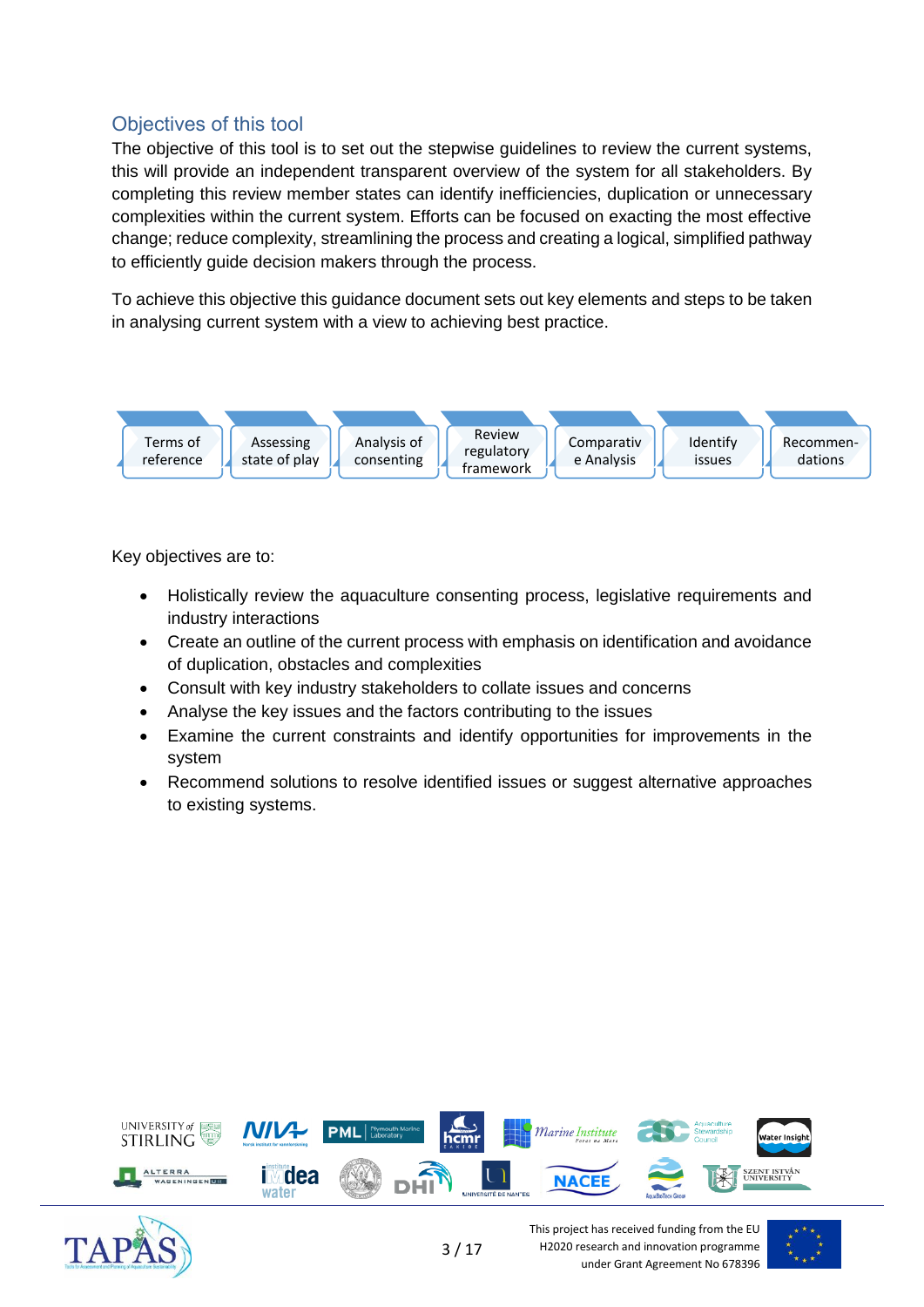# Step 1 - Terms of Reference



This step focuses on structuring the project, defining the objectives, identifying the stakeholders involved and resources available. From here a pathway for the review can be established defining roles and responsibilities, work breakdown schedules and a timeline with key milestones.

Key considerations are:

- a. To define the objectives of the review process.
	- $\circ$  Ensure the delivery of licence determinations in a timely manner
	- o Support transparency in the process for all stakeholders
	- $\circ$  Support the actions of strategic plans (growth targets & industry goals)
	- $\circ$  Ensure the process provides for all national and EU legislation
	- o Support the implementation of best practice across industry
- b. To define the stakeholder groups considering all actors in the process
	- o stakeholders can be further defined by their involvement in the industry as primary or tertiary stakeholders to help guide consultation
- c. To establish a methodology for consultation with stakeholders
	- Interview, questionnaires, workshops, public consultation, forums, etc.
- d. To design a consultation system.
	- o Design submission portal and template for stakeholder submissions to the process
	- o For collection of new data, design questionnaire with scope for quantitative and qualitative inputs
	- $\circ$  For detailed consultation consider a phased approach to allow for further scoping of issues identified.
- e. When designing your review questions:
	- o Define criteria to be included
	- o Form the review question
	- o Develop search strategy to locate studies
	- o Select relevant studies
	- o Extract data
	- o Assess study quality
	- o Plan analysis and interpretation of results
	- o Create a plan to disseminate findings
- f. To allocate sufficient time for each stage in the process, with specific deadlines
- g. To design a specific timed implementation plan





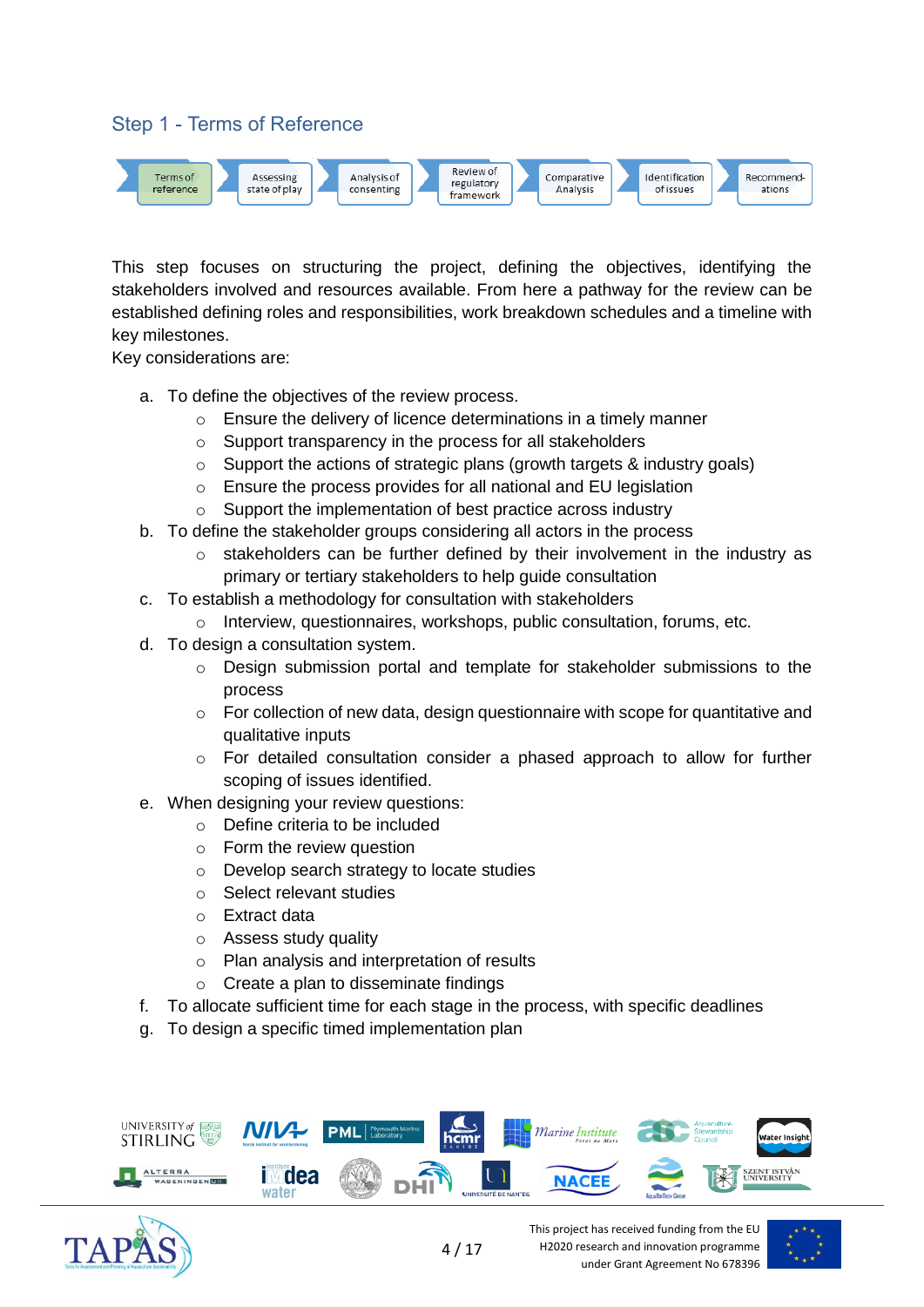# Step 2 Assessing the state of play



To provide context to the review an assessment of the current situation regarding the industry, policies and the licensing process should be carried out. This should provide information on:

- o The current size of the industry.
- o Plans and policies for the industry.
	- Regional policy.
	- National policy.
	- **EU** policy.
- o Project growth within the sector.
	- **Stated targets**
- o Legislation governing production.
- o Legal enactments on the industry.
- o The current licensing situation.
	- Types and numbers of licences/permits required.
	- Validity periods of each.
	- Cost of each.
- o Funding and aid available to the industry.

An analysis of the current framework of the aquaculture licensing process should be carried out. This review should identify issues and areas for improvement.

- $\circ$  Outline the roles and responsibilities of authorities involved in aquaculture licensing
	- **■** How many authorities/ agencies are involved in the decision making process?
	- Are the roles of agencies clearly defined?
- $\circ$  Identify where the licensing procedures are not simple or where administration is complex.
- $\circ$  Identify gaps or areas the legal framework that need to be improved upon.
- o Identify where the framework is fragmented, in need of improvements to enhance efficiency and reduce complexity.
- $\circ$  Consider if administrative costs are appropriate and in line with best practise. and if they facilitate industry growth.
- $\circ$  Consider if current methods and standards are conforming to best practice
- o Consider if the process supports and facilitates policy.





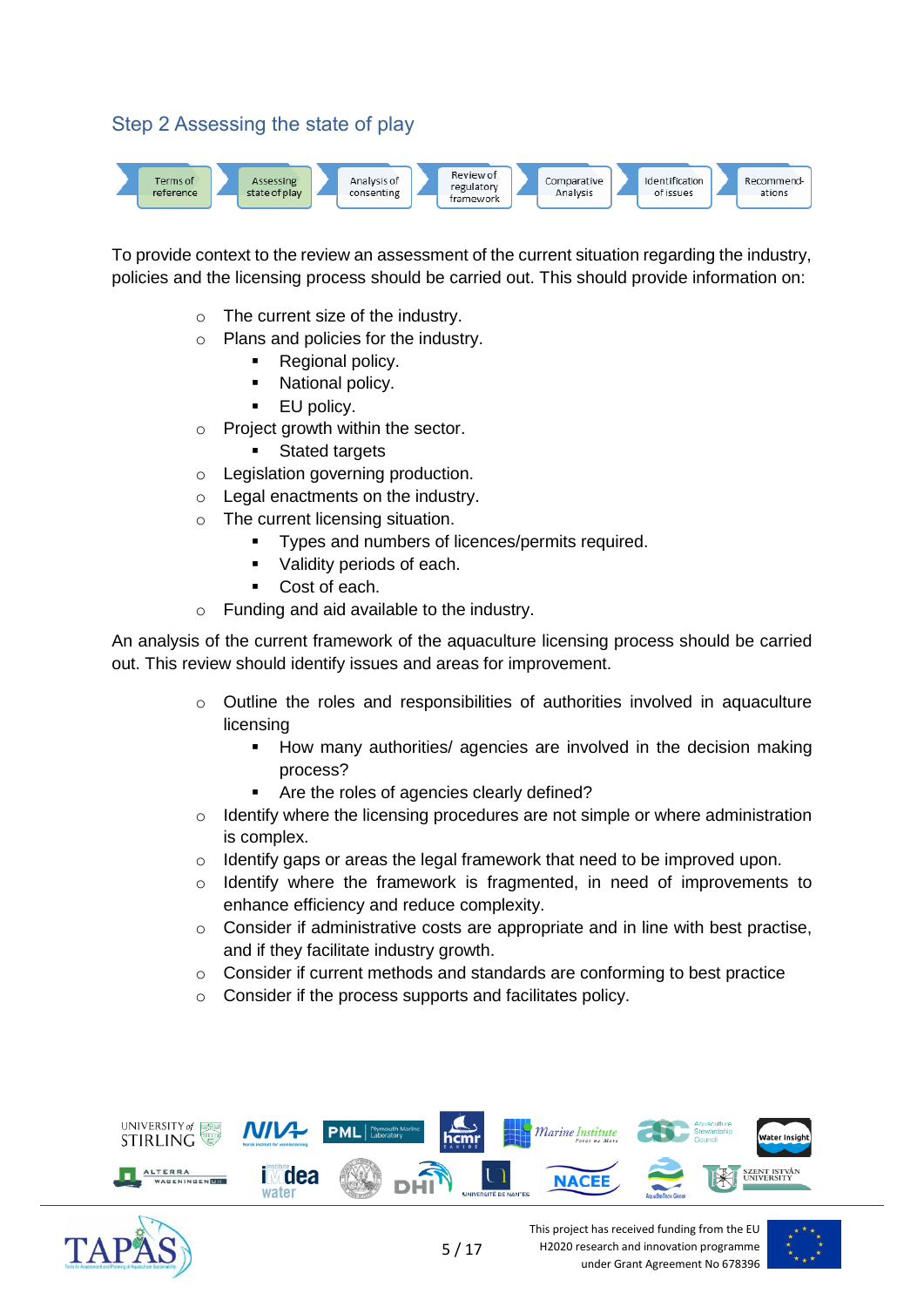# Step 3 - Analysis of the consenting process



The analysis of consenting should be a comprehensive review of the current consenting process with a range of relevant stakeholders via submissions to the review group. Utilisation of consultations with relevant stakeholders is key to identifying issues and concerns, and to achieve a thorough understanding of the process, its issues and complexities.

Analyse the consenting process under the following headings:

#### The Aquaculture Licence:

- How many licences/permits are currently required?
- Can the number of licences be reduced or can licences be combined/linked?
- Can the licence term of differing licences/permits be synchronised to reduce administration on the producer?
- Is the term of the licence supportive of the sector?
- Are the legal constraints of the aquaculture licence supportive of the sector?

#### Processing Time:

- What is the current average time for a determination regarding a licence?
- Is there variation in time for decision making? Are the reasons for this clear?
- Is there a set formal timeline or period for reaching a determination? Is this sufficient? Is it regularly adhered to?
- Is there allowance for flexibility in the licence and is this used appropriately?
- Are all stakeholders aware of the process and timelines?
- How can the time between submission of an application and a determination be optimised?

#### Streamline Licensing

Is the legislative framework:

- Easy to follow and understand? Does it meet requirements?
- Is it transparent to all stakeholders? Do they understand and trust the framework and process?
- Does it provide a reliable determination in a timely manner?
- Does it learn from experience, best practice and from other jurisdictions?

## Communication

- How many agencies are involved in the process?
- Are there efficient channels of communication for the applicant to contact the case officer?
- Are there formal and efficient channels of communication for agencies in the process to interact?





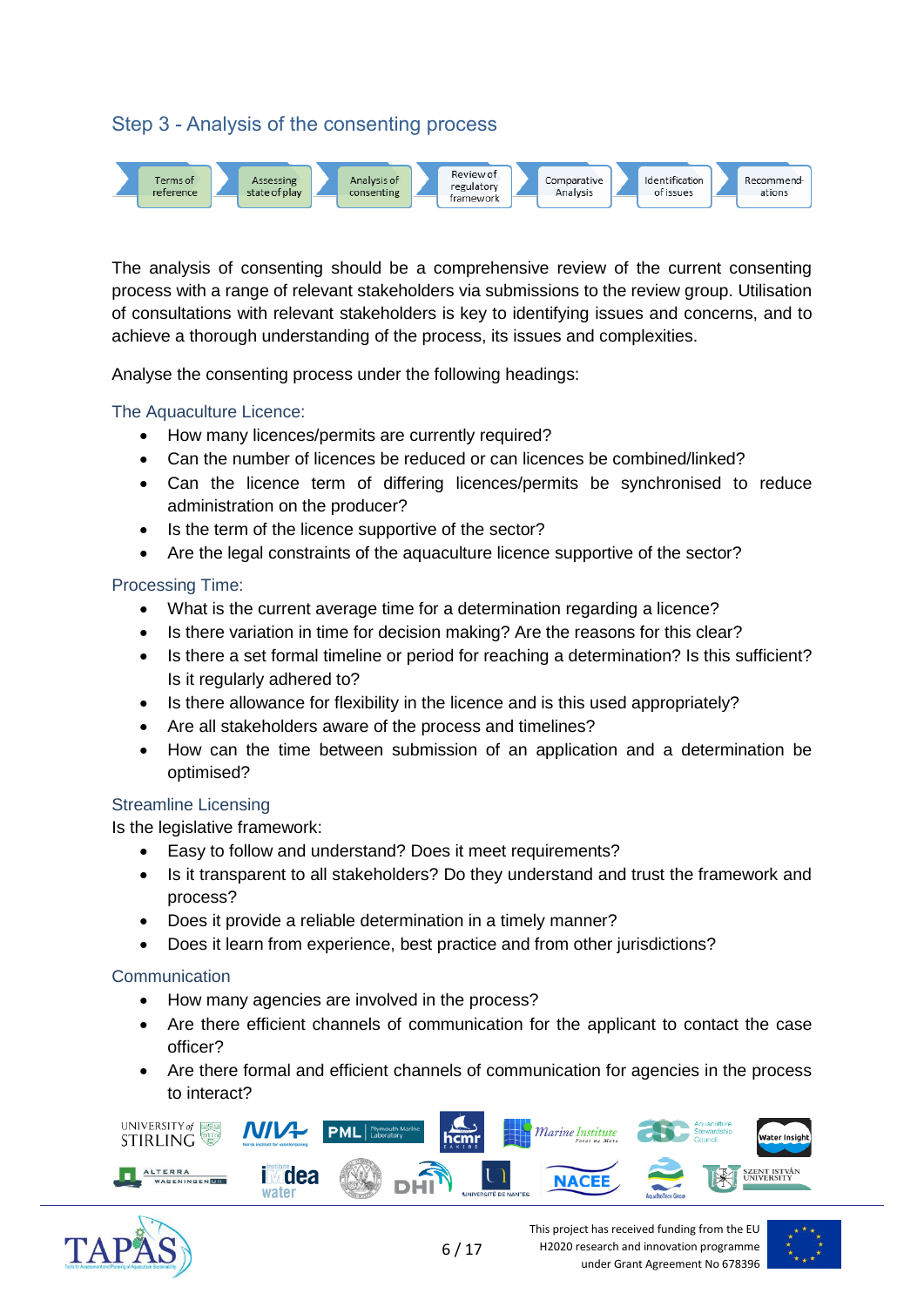• Are there efficient channels of communication within agencies, to communicate regarding the application?

## Supporting Decision Making

In-house technical expertise:

- Are the required tools and knowledge available to decision makers, to weigh the benefits and costs of the proposal and make informed decisions?
- Are the decision making agencies adequately resourced?
- Is knowledge exchange and sharing of best practise facilitated? (nationally and internationally with regulators, researchers and stakeholders).





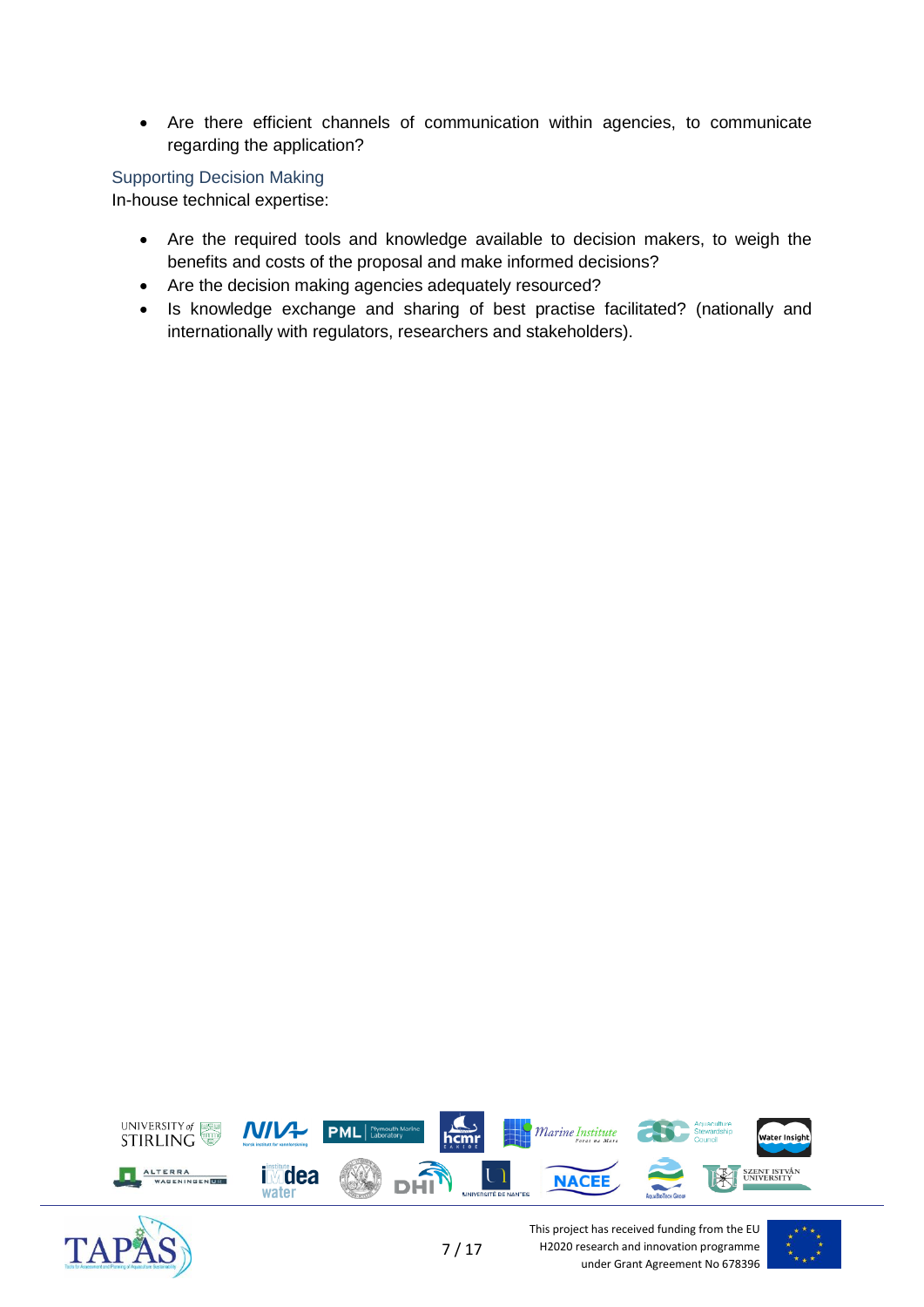# Step 4 - Review of the regulatory framework



Reviewing the legislative and regulatory framework, will allow member states to draft clear, streamlined, transparent and efficient legislative framework, taking on board best practice and experience from other jurisdictions. The review should focus on EU and national legal instruments acting upon the industry, case law and governance of the operational sector. Current legislation:

- What legislation is currently enacted?
	- o What legal frameworks are in place?
	- o What authorities govern regulation?
	- o Are they fulfilling this to a high level?
- How was this legislation implemented?
	- o EU guidance/ policy documents/ best practice etc.
- Is there variation, complexities and inconsistencies in transposing legislation compared with other jurisdictions?
- Does national interpretation of legislation fit with EU best practice?
- Does the implementation support expansion and development of the industry?
- Are there conflicting regulations?
- Can legislation in its current form be streamlined and simplified?
- Can regulatory frameworks be more efficient, transparent and workable?
- Is aquaculture considered as an ecosystem service provider as well as a pressure in the implementation of regulations?
- Does the legislation allow for multi-use of locations (e.g. windfarms and aquaculture)?
- Is the legislation flexible to adjust to new developments/technologies such as Integrated Multi Trophic Aquaculture (IMTA) and Recirculating Aquaculture Systems (RAS)?

Are aspects of legislation:

- Increasing administrative burden?
	- $\circ$  How many competent bodies are involved to conform to meet regulation?
- Time consuming to conform to under current implementation?
	- $\circ$  Level of administration can result in extended time needed to reach a decision
		- Increasing operator expense to ensure compliance?
			- o Level of information needed
				- $\circ$  Time to obtain information





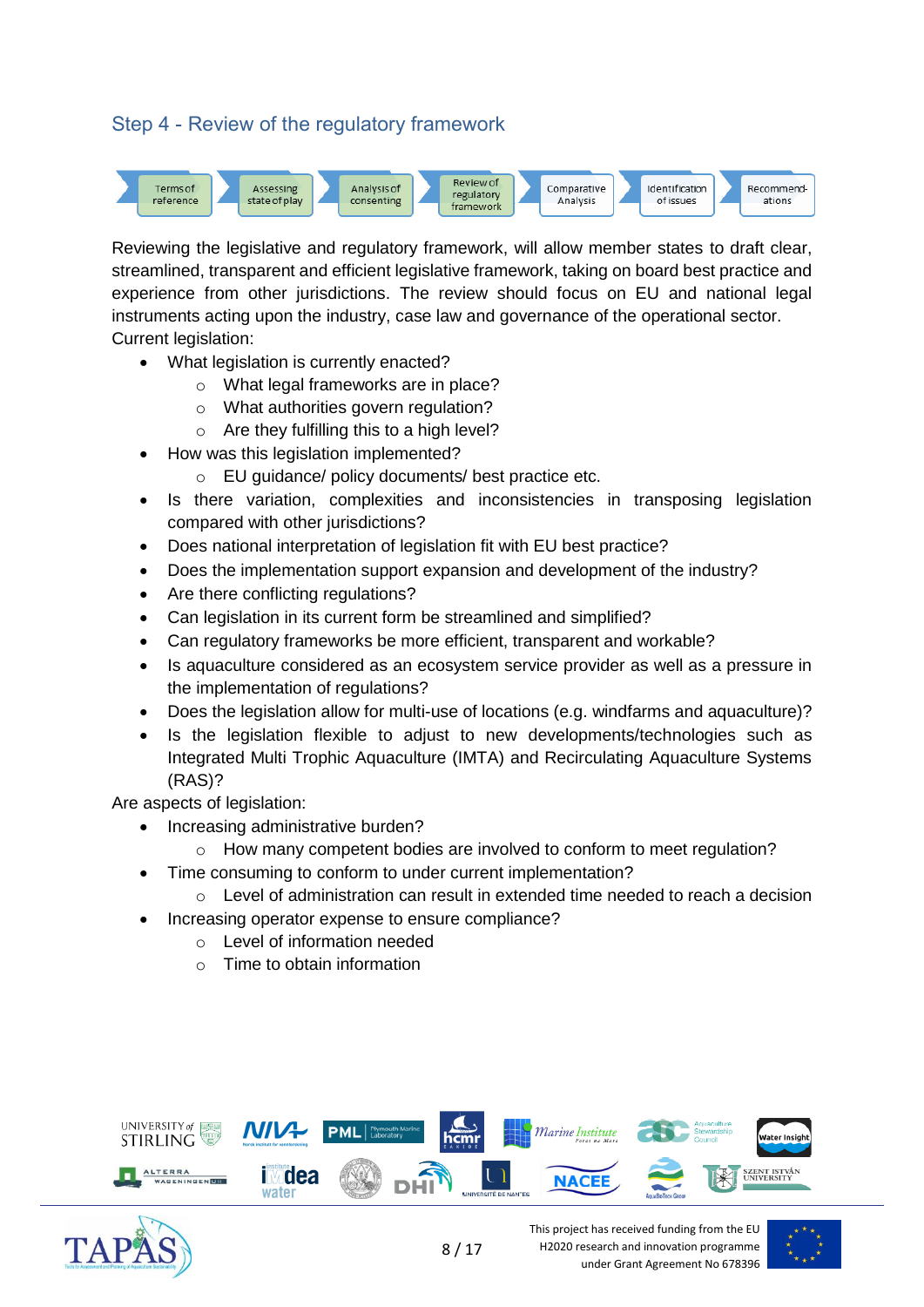# Step 5 - Comparative analysis



Once the regulatory framework is reviewed and the process has been outlined, this provides a basis for comparison against other consenting processes from different jurisdictions and different industries. This process helps to explore other consenting procedures that share the same characteristics to identify best practise and strategies that could be adopted and applied to the member state under review. The analysis can be carried out holistically, comparative analysis of different consenting schemes where sectors are similar, i.e. other aquaculture consenting processes, or comparative analysis of certain aspects of the current scheme with certain aspects of others, for example time scale to determine applications across multiple licensing areas, i.e. renewable energies, industry, planning.

The objective of this analysis is to highlight:

- What works in other systems
- Lessons learnt in other systems
- Benefits and challenges identified
- Specific themes that work in multiple areas
- Best practice that could be adopted from another member state.

The main comparative areas to consider:

- Number of licences (how many permits are required and what pre approvals do producers need, e.g. proven experience and scientific knowledge)
- Time taken to issue a licence
- Regulatory regime (agencies, governance, permitting)
- Stages in decision making process (is there a pre-application process)
	- o Predictive models and tools
		- o Environmental data needs
	- o Production levels
	- o Environmental impacts
	- o Effect on natural environment
	- o Effect on other users and stakeholders
	- o Communication
	- o Monitoring
	- o Socio-economic benefits and costs
- Zoning (is there active zoning and management)
- Disease control (strategies for disease control and mitigating procedures)
- Environmental standards which are conformed to (establishing authority and monitoring body)
- Monitoring protocol
- Regulating body
- Public access to information





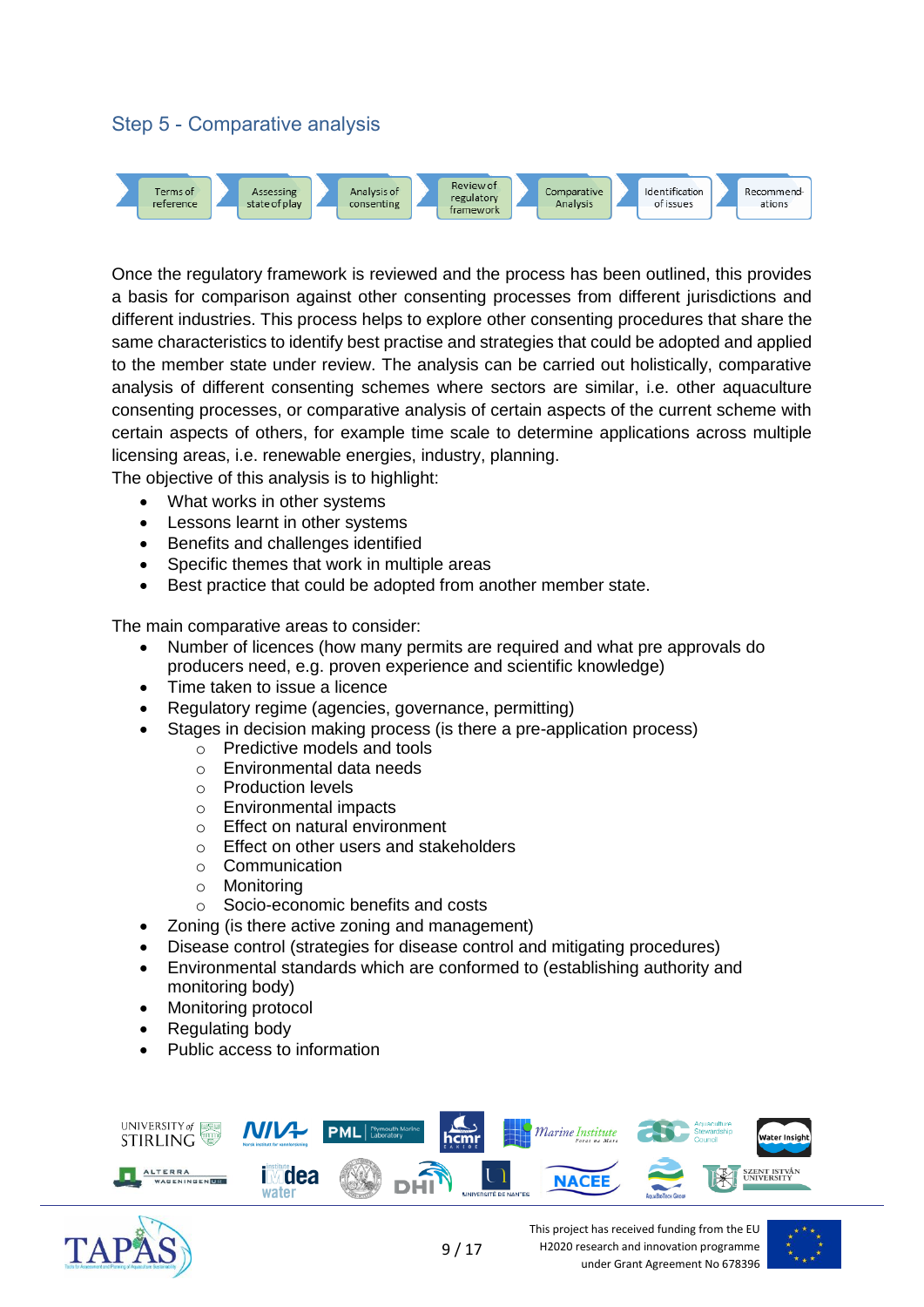#### Completed reviews

| <b>Country</b>                           | Year of<br>publication | Link                                                                                                                                                                                                                                                                                                                                               |
|------------------------------------------|------------------------|----------------------------------------------------------------------------------------------------------------------------------------------------------------------------------------------------------------------------------------------------------------------------------------------------------------------------------------------------|
| <b>Ireland</b>                           | 2017                   | http://www.fishingnet.ie/media/fishingnet/content/Reviewoft<br>heAquacultureLicensingProcess310517.pdf                                                                                                                                                                                                                                             |
| <b>Scotland</b>                          | 2016                   | https://www.gov.scot/publications/independent-review-<br>scottish-aquaculture-consenting/                                                                                                                                                                                                                                                          |
| Canada                                   | 2016                   | https://sencanada.ca/content/sen/committee/421/POFO/rep<br>orts/2016-06-22_POFO_AquacultureVolume1_Final_E.pdf<br>https://sencanada.ca/content/sen/committee/421/POFO/rep<br>orts/2016-06-22_POFO_AquacultureVolume2_Final_E.pdf<br>https://sencanada.ca/content/sen/committee/421/POFO/rep<br>orts/2016-06-22_POFO_AquacultureVolume3_Final_E.pdf |
| <b>Australia</b><br>(South<br>Australia) | 2016                   | http://www.pir.sa.gov.au/aquaculture/policy and legislation<br>for aquaculture/aquaculture regulation review                                                                                                                                                                                                                                       |
| <b>Australia</b><br>(Queensland          | 2014                   | http://www.qca.org.au/getattachment/7c69a3db-3fe4-4803-<br>bce9-85b8ae312172/CIE-Report-Comparative-Review-of-<br>Aquaculture-Regul.aspx                                                                                                                                                                                                           |





This project has received funding from the EU H2020 research and innovation programme under Grant Agreement No 678396

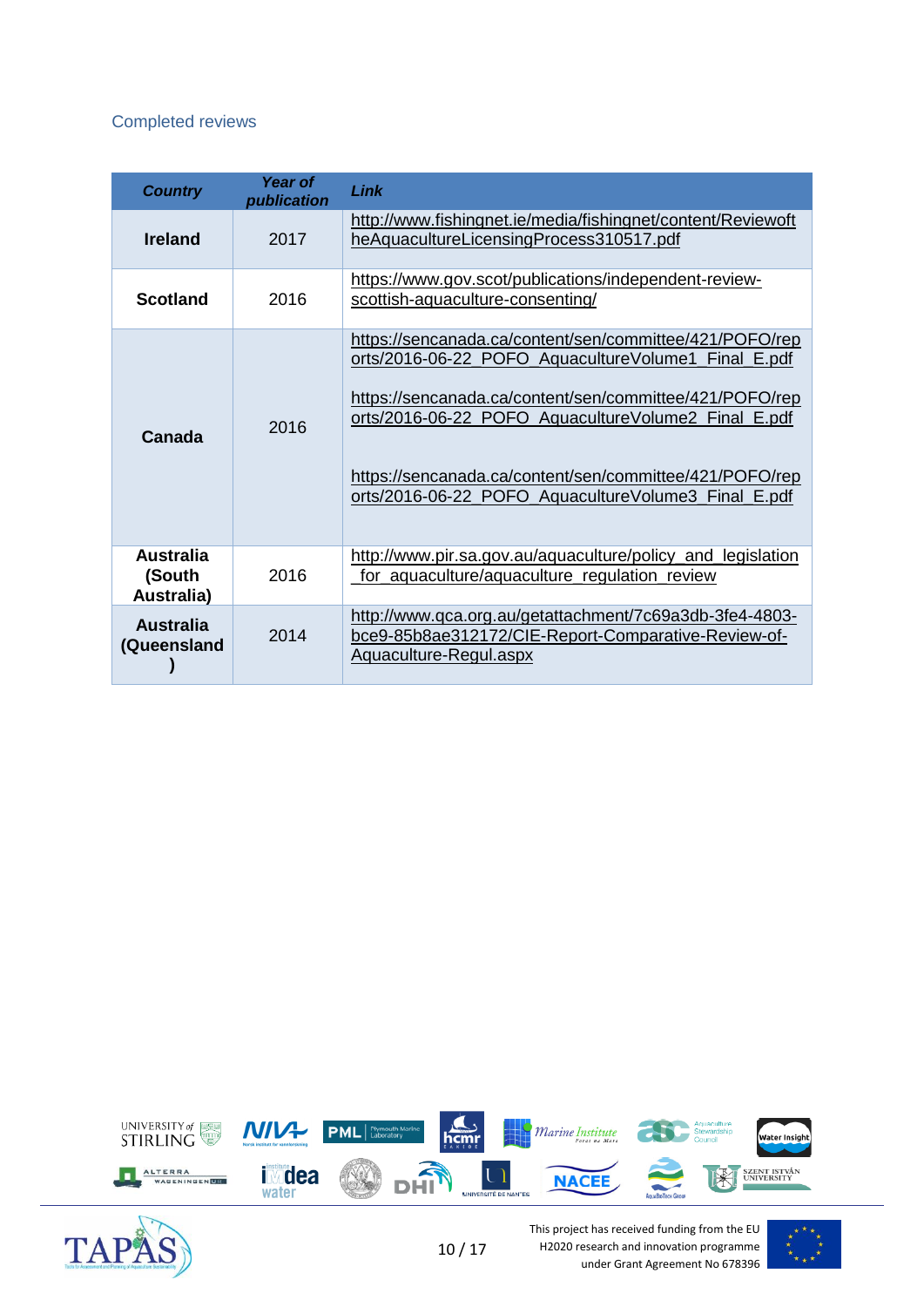## Step 6 - Identify issues



Using the data collected from steps 3, 4 and 5 (Analysis of consenting, Review of regulatory framework and Comparative analysis), the overarching issues will be apparent. This stage of the process is to analyse key issues for cross cutting themes, direct and indirect consequences of issues in all aspects of the process.

- Identify key issues outlined in consultation process
- Qualitatively analyse each issue raised by identifying main themes in the results
- Using quantitative analysis, the reoccurring themes can be ranked to identify priority areas

This analysis ensures best targeted solutions. These steps will highlight priority areas for finding solution and constructing recommendations. Issues should be considered with regard to suggestion potential solutions, and identifying preferred solutions





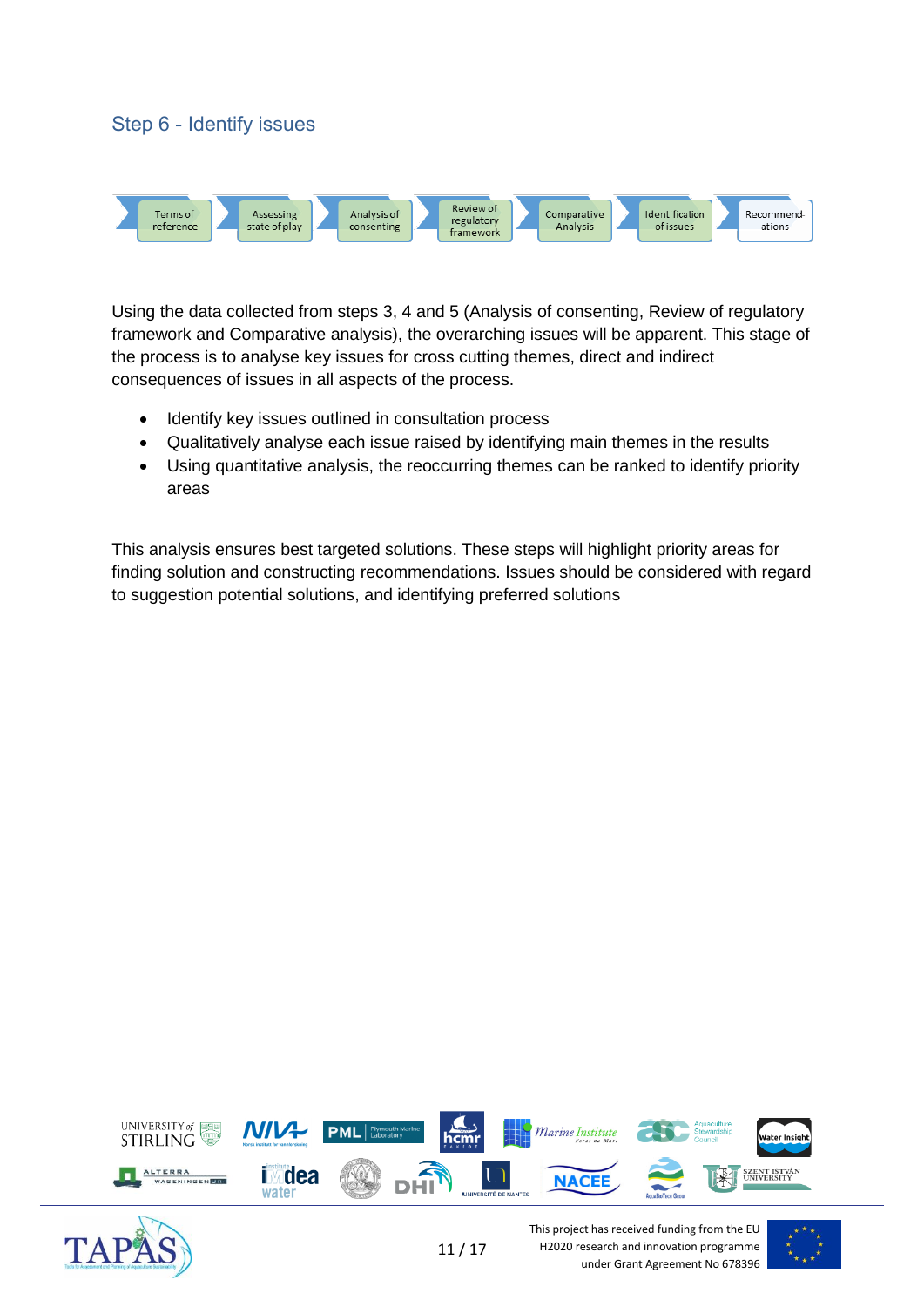# Step 7 - Recommendations



The focus of recommendations is to:

- Simplify the process
- Minimise complexity
- Have detailed and clearly established methodologies
- Increase transparency and build trust in the regulatory system
- Reduce overlap
- Allow for long term business planning and investment opportunities
- Facilitate flexibility and adaptive management.

To create achievable recommendations, reviewers should consider the following:

- Each recommendation should link to a solution formed from the issues identified
- Each recommendation should be allocated a timescale for completion
- Each recommendation should be allocated a responsible agency for ensuring its completion
- Each recommendation should take into account solutions and best practise from other jurisdictions to provide potential solutions





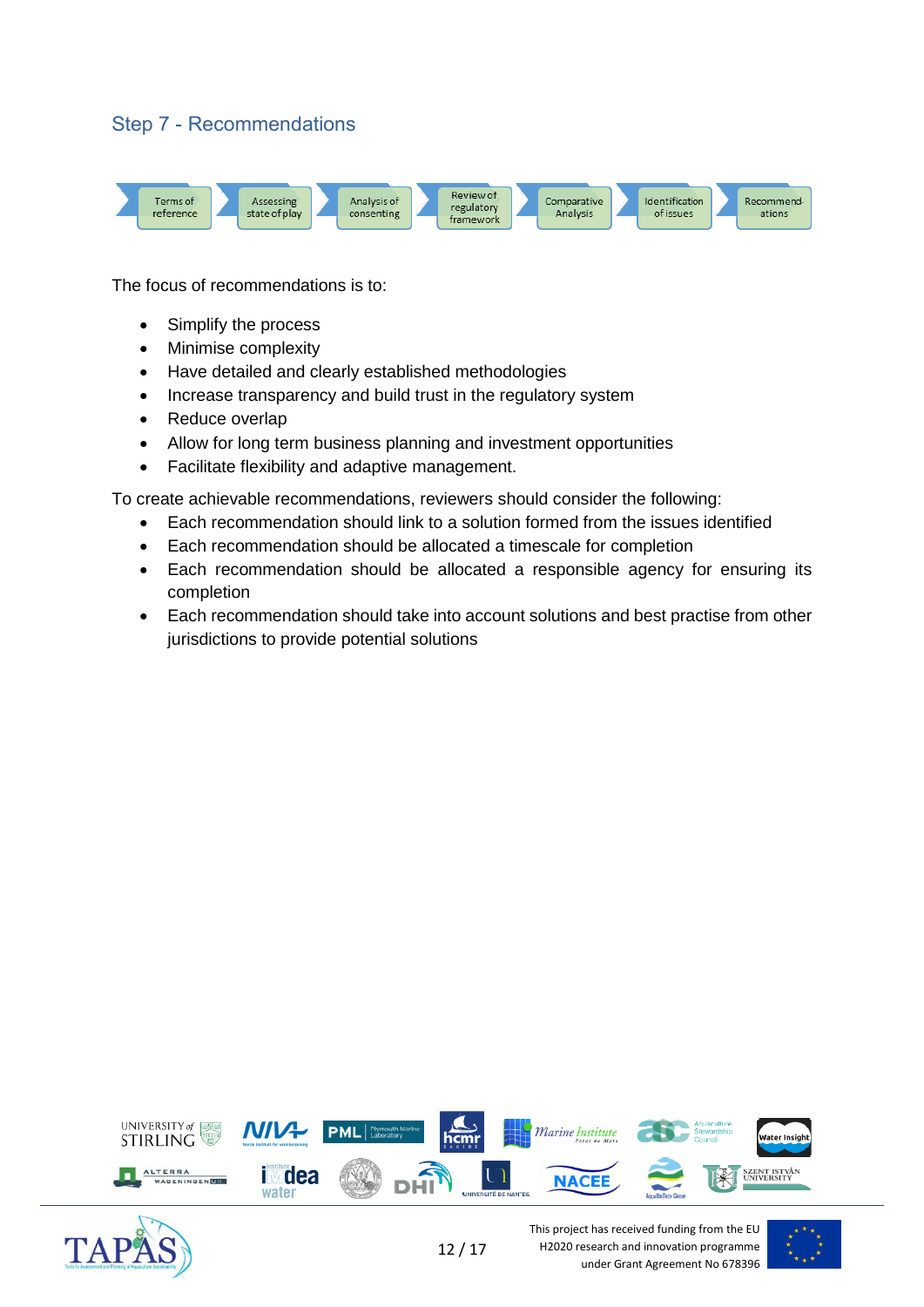# Case studies

#### *Example: Reviewing the consenting process, Scotland*

A comprehensive review of the Scottish Aquaculture Consenting was commissioned by Marine Scotland and the Crown Estate in 2016 which aimed to explore improvements to the current aquaculture consenting regime. The process analysed the regulatory regime for its issues and strengths to identify possible solutions and actions to improve. The review board utilised the application of SCOPE analysis:

- Core competencies what are the core skills/key strengths we can draw on?
- Situation Where are we coming from current consenting regime/issues?
- Prospects what are the key opportunities. How can we improve the regime we have?
- Expectations What would we like to see as a consenting regime? What would constitute success? Future proofing?
- Obstacles what are the main obstacles (perceived or actual) to the current regime/ alternatives?

The report was delivered in 4 months and identified a number of solutions, both quick-win solutions and some with a longer implementation time scale.

The steps taken in the process were:

- 1. A desk based research review of:
	- Consenting regimes and administrative processes.
	- Review regimes and processes elsewhere, including cross correlations between current consenting regimes.
	- Analysis of policy, strategies and existing initiatives.

#### 2. Consultation

Consultation with a wide variety of stakeholders (statutory and non-statutory consultees, producers, organisations, public bodies, regulators and NGOs) was undertaken, using various communication tools. Consultees were followed up with by a meeting with project consultants, allowing opportunity to clarify and discuss points arising.

#### 3. Analysis

Consultation analysis combined all responses and examined each, for strengths, key issues and suggested solutions. From the outputs of consultation, a series of alternative regimes was proposed and a SCOPE (Situation; Core competencies; Obstacles; Prospects and Expectations) analysis was completed to explore the potential opportunities and inform the recommendations.

#### 4. Recommendations

A series of recommendations, alternate consenting and quick wins were put forward. The examination of solutions to form quick wins, identified solutions that could be implemented on a short timescale with little associated effort and resources.

#### *Example: Reviewing the consenting process, Ireland*

In an attempt to identify changes required in the aquaculture licensing process, the Irish government established an independent review group tasked to assess the current licensing legislation and process and to consult with the public and stakeholders to compile a report recommending changes deliver a timely, transparent and robust aquaculture licensing process. Fourteen recommendations were outlined by the Review Group encompassing a complete legislative "root-and-branch" reform of the aquaculture licensing sector be completed as soon as possible.





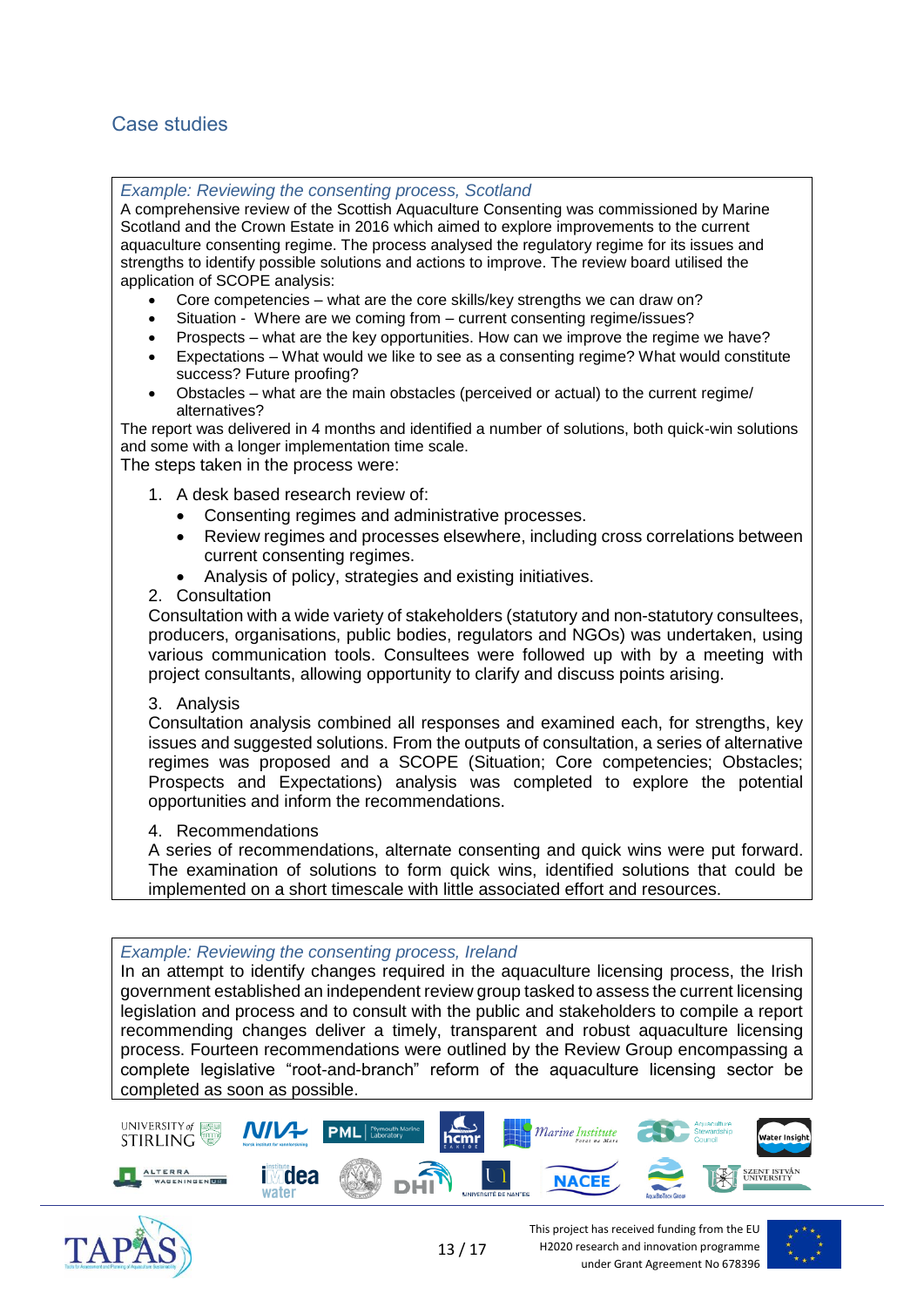The steps taken in this process were:

- 1. Terms of Reference agreed Set out clear terms of reference for the review, with aims to deliver a timely, transparent and robust aquaculture licensing process.
- 2. Assessing the state of play A detailed analysis of the current state of aquaculture licensing and policy objectives for aquaculture, including the outline and emphasis of roles and responsibility and production targets.
- 3. Analysis of the current consenting process A comprehensive review of the consenting process with a range of relevant stakeholders via submissions to the review group. Consult with relevant stakeholders to identify issues and get an understanding of the process.
- 4. Review of the current regulatory framework A review of the legislative and regulatory framework governing, including the EU and national legal instruments acting upon the industry, case law and governance of the operational sector.
- 5. Comparative analysis A comparative analysis of consenting processes from different jurisdictions and industries with similar licensing process, to identify best practise. Explore other comparative consenting procedures that share the same characteristics. 6. Identify issues
	- Identify the main themes, target areas or issues from the consultation and the analysis. Consider solutions and best practise from other jurisdictions to provide potential solutions.
- 7. Recommendations
	- Compile the key issues and provide recommendations to facilitate improvements.

*Example: Streamlining licensing and regulation, Greece* As one of the top five aquaculture producers in the EU, Greece set to reform its aquaculture legislative framework in 2014 in response to issues such as;

- The incomplete, fragmented, complicated legal framework
- Complex and bureaucratic licensing procedures
- Numerous authorities involved in the process
- Confusion and uncertainty for competent authorities & the applicants
- High administrative costs for administration services
- Large economic costs for investors.

The steps taken were to:

- Create and enact a single law for aquaculture.
- Set up a single licensing authority (one-stop shop), and
- Establish a new body for decision making, the National Aquaculture Council (NAC).
- The specific roles of the NAC are to:
	- 1. Describe procedures for leasing aquatic areas and for concession without an exchange (pilot units, experimental purposes).
	- 2. Define the time for leasing (introduction of an increase to 20 years for marine areas).





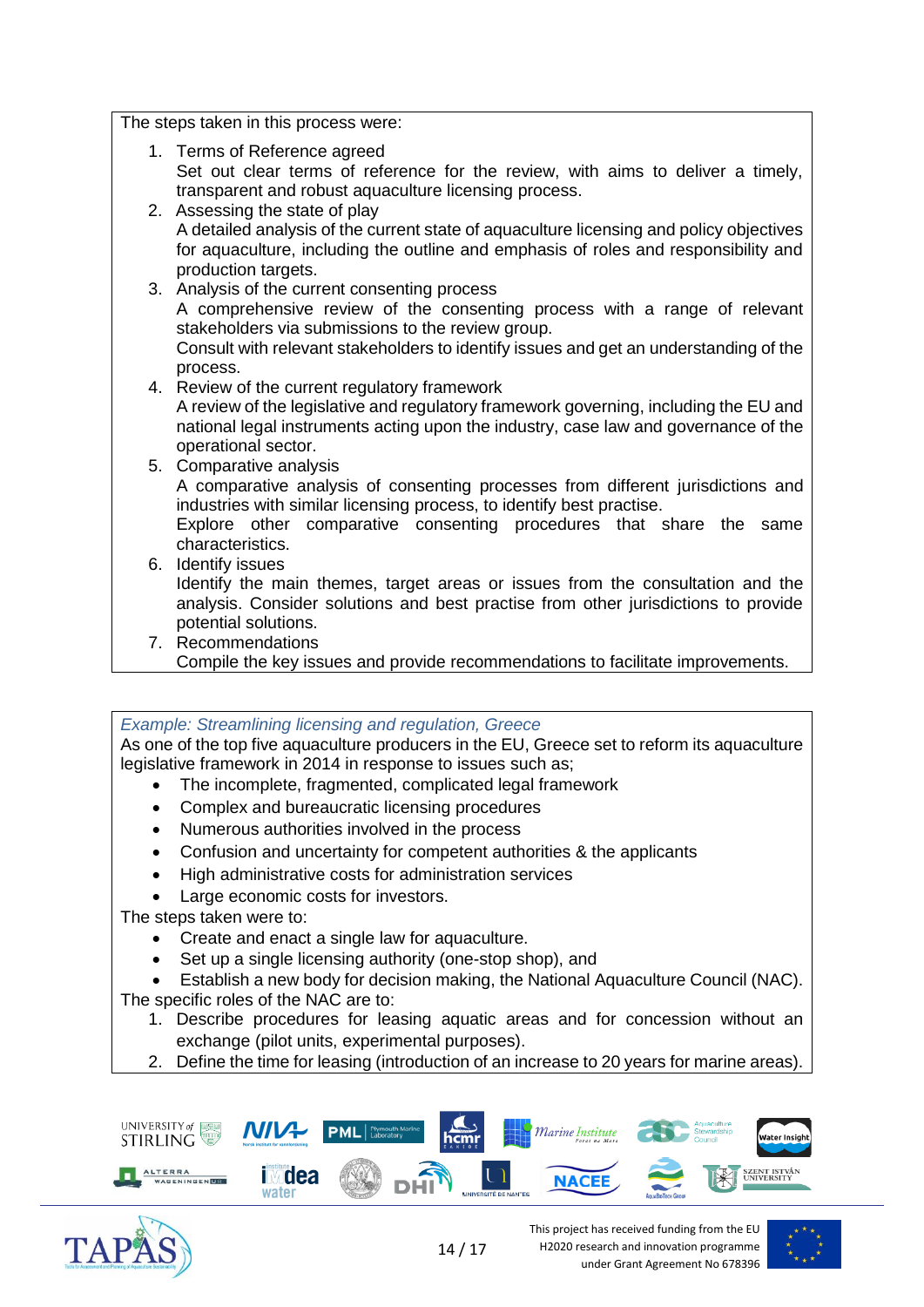- 3. Define procedures for the pre-authorization for marine space leasing, as well as the competent authorities that give their input, regarding the suitability areas.
- 4. Specify the obligations, preconditions, time limits etc., for issuing a licence.
- 5. Granting rights for the administration and management of leased aquatic areas to the management bodies of the Organized Areas of Aquaculture.
- 6. Describe procedures for concession renewal, expansion and relocation of a unit.
- 7. Introduce procedures for temporary relocation of a unit for 3 years max (e.g. for fallowing).
- 8. Describe the determination of leasing rates.
- 9. Define lease attribution, directing regulation to the management bodies of the Organized Areas of Aquaculture.
- 10. Describes the procedures for the authorization of the establishment and operation license of aquaculture units in aquatic and terrestrial areas.
- 11. Defines the necessary documentation, including individual permits and licenses, like environmental licensing, veterinary license, water use permit etc.
- 12. Introduce a single licensing authority, (one-stop shop), which undertakes to process and complete the procedures, in collaboration with the co-responsible authorities. This is the Directorate of Rural Development of the local Decentralized Administration.
- 13. Describes the procedures for renewal, modification, recall and suspension of a licence.

The NAC provides advice to the Minister of Rural Development and Food. It is composed of ten members from the relevant specialities.

Overall, the new framework:

- Simplifies the licensing procedures
- Regulates matters for the management of Areas for Organized Aquaculture Development and
- Reduces time and costs for the investors.

As a result, there are now allowances for:

- Pre-authorization for the lease of aquatic areas
- Incorporated licences for veterinary and operational permits
- Abolishment of separate permits (i.e. water use) and incorporation in environmental licensing
- Formally established time limits
- Formally outlined roles of the competent authorities
- Increases in lease duration.

Example: Aquaculture Legislation, Norway

The Aquaculture Act (the Act) 2005, was established as the aquaculture sector called for legislation that promoted profitability and competitiveness in the sustainable development of the industry. The Act aimed:

- to create value on the coast,
- better future-orientated development of the industry and
- a modern framework of administration based on four specific areas:
	- o Growth and innovation
	- o simplification for industry and public administration



15 / 17



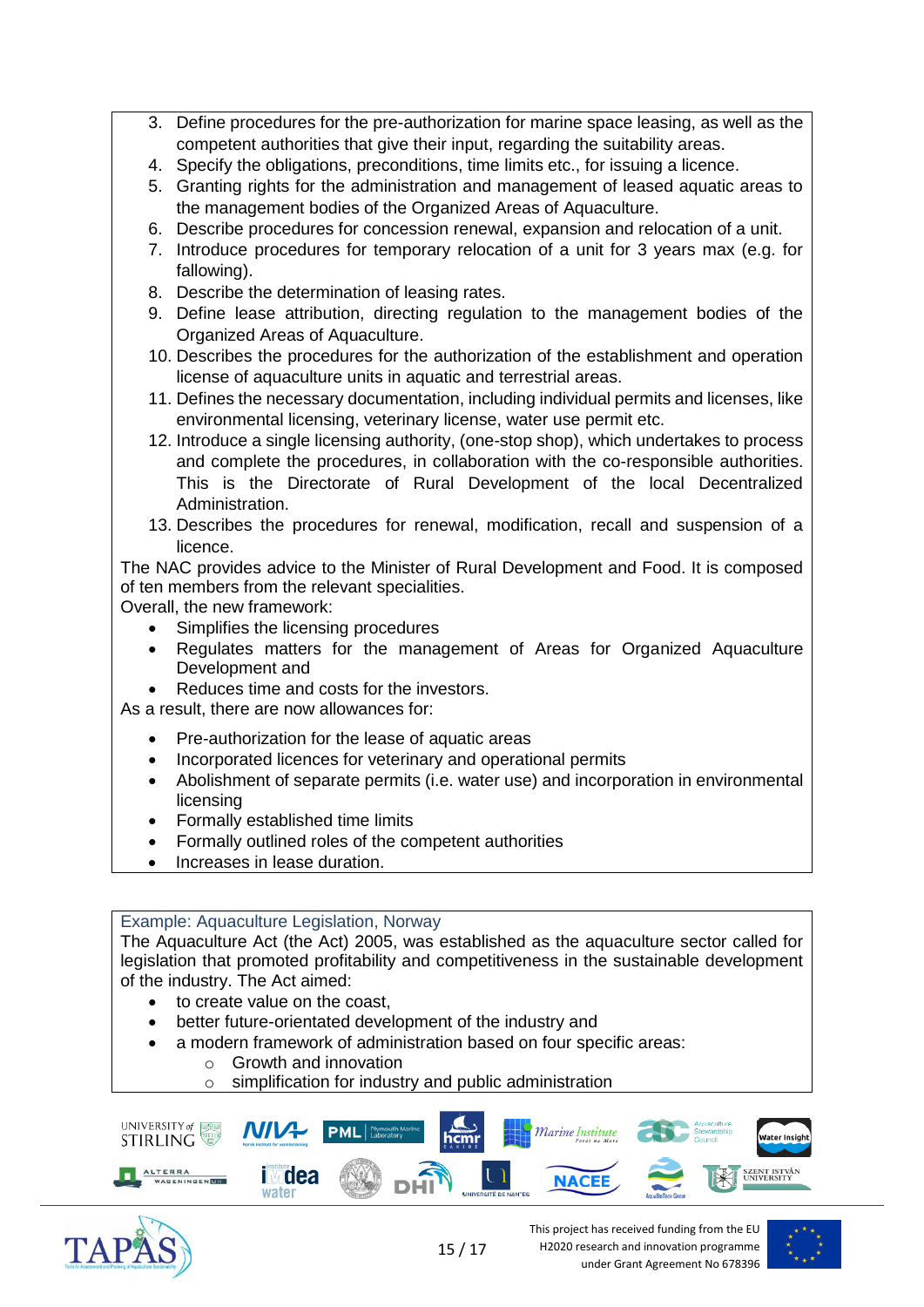- $\circ$  modern and comprehensive environmental regimes
- o facilitating efficient utilisation and better user relationships in the coastal zone.

The Act also introduced the right to transfer and mortgage licences in an effort to normalise the industry in relation to others.

Mandatory efficiency improvements and coordination between sector authorities were also introduced along with stipulated time limits for applications. The result is less resource demanding establishing a licensing system that covers environmental standards, land utilisation, registration, transfer and mortgaging of licences, as well as control and enforcement. The County Council are the single coordinating body for aquaculture licensing, whilst the ministry decides the number of licences to be allocated; the geographic



distribution of licenses; and prioritisation of criteria to determine application success and licence fees.

*This framework of decision making in Norway details the 'One-Stop-Shop' approach. Applicants only deal with a single agency, the Directorate of Fisheries and this agency coordinates the decision making form receipt of application.*

Since 2005, the Act has shown demonstrable reductions in the time taken to achieve licences. The adoption of a 'single-window' approach provides a clear and single point of contact for the industry. This 'one stop shop' approach is a possible route for improving the coordination of agencies and administrative authorities is the creation of inter-institutional agencies or 'one-stop-shops' that centralise, coordinate and process all the permits, licences and reports from the various agencies and authorities that have responsibilities for aquaculture, acting as the sole authority.

In 2017, regulatory reform set about establishing a new system based on the notion of production areas, which involved restructuring the coast from 7 regions to 13 production areas (Production Area Regulation 2017), in combination with an operational rule, known as the 'traffic light system'. The idea is that the cumulative impacts of sites in production areas will be assessed using proxy indicators. Particular production areas will be designated as 'green', 'yellow' or 'red', depending on their perceived condition. Whereas the previous system monitored environmental conditions and sea lice at each production site, the new model is structured around the combined footprint from all sites in one production area. An important element of the new model is to coordinate activities within each area, such as a fallowing period during the production cycle, as well as having 'buffer zones', i.e. areas free of aquaculture, to act as barriers to disease spread. Companies can be collectively obliged